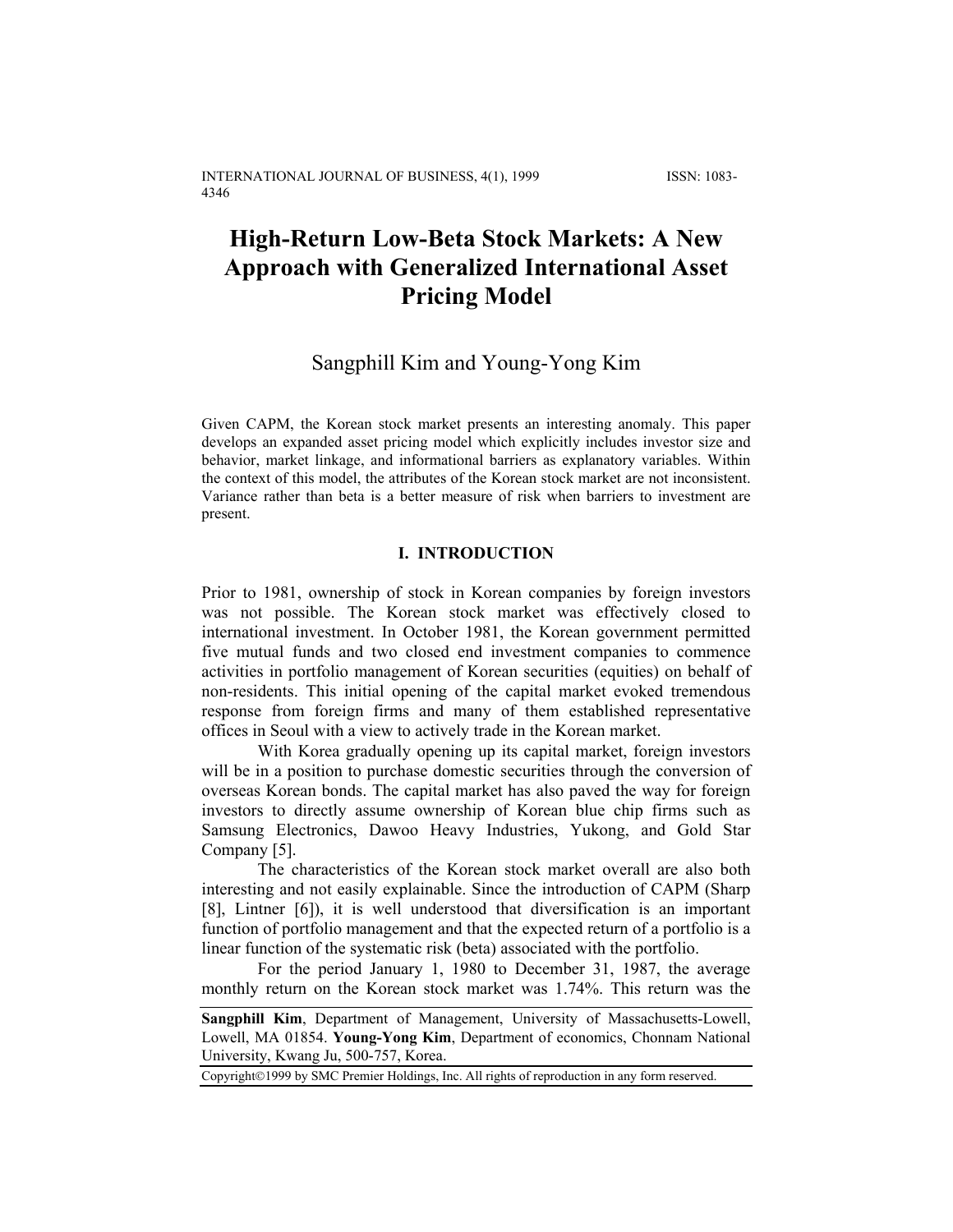second highest among the Pacific Basin countries with only the Taiwan market posting a better return of 2.04%. For the same period the New York stock exchange had a monthly return of 0.99% [7].

Setting the New York Stock Exchange's beta at a benchmark figure of 1.0, one would expect the Korean Stock Exchange to possess a beta higher than 1. Following Rhee's work [7] and using an 8% annual risk free rate, the Korean beta should be close to 3.3. However, the beta of the Korean exchange is estimated to be only 0.16 [7]. With such an attractive return and a low (almost zero) beta, the Korean capital market presents an interesting anomaly. An interesting point to note is that the Korean stock exchange remained unaffected on the day of the world stock market crash (October 19, 1987).

Why the Korean market has exhibited this past behavior is an anomaly not easily explained by previous studies. This paper presents a model, which explicitly includes individual investor influences and asymmetric information and explains this behavior. Informational asymmetry in this case means that there are costs associated with an investment, which are higher for a foreign investor than for a domestic investor. These include the costs of collecting and evaluating information which are over and above any transactions costs which also might be higher for a foreign investor.

### **II. PREVIOUS MODELS**

Stulz [10] and Black [1] have both developed models dealing with the effect of barriers to international investment. Barriers to international investment can take a variety of forms (both pecuniary and nonpecuniary) and taxes are a way, albeit imperfect, to present them. Black shows that proportional taxes can be used to model barriers to international investment. He further argues that investors do not hold a mixture of national market portfolios, but that the mix of the risky assets is the same for every investor in the country.

Stulz demonstrates that there must exist a beta  $B^*$  for any security below which barriers (increased costs of international trade) decrease trade in assets with the least risk. Such assets possess a beta lower than B\* and their expected returns are not large enough to offset the costs of holding them against the barriers.

These models based on CAPM, however, do not explain the anomaly of the high return, low beta Korean stock market. Reasons why this apparent anomaly exist include the following:

- 1) CAPM may be not applicable or an inappropriate representation of this particular market, i.e., CAPM may only apply to open markets; and
- 2) additional risk factors are present in international markets which the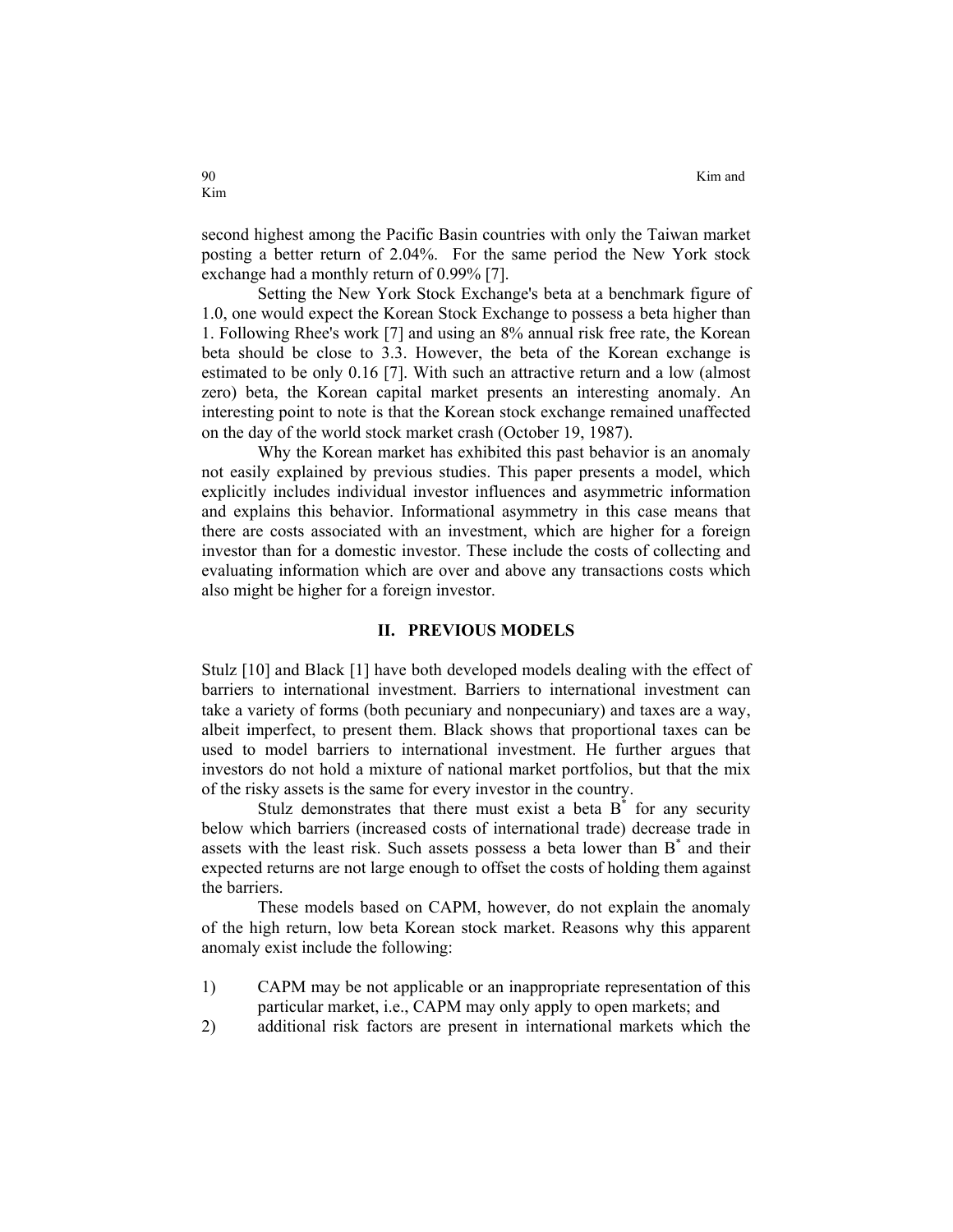INTERNATIONAL JOURNAL OF BUSINESS, 4(1), 1999 91

#### model does not take into consideration

These additional risk factors are causes of informational barriers. They include (a) political or country risk (nationalization of industries and/or firms), (b) instability of profit flow (due to uninsurable risk of damage due to political uprising, etc.), and (c) reduced ability to evaluate future cash flow potential from available financial information and/or the quality of management or other company characteristics accurately from a distance. [9]

# **III. MODEL**

This study provides a General International Asset Pricing Model (GIAPM) where informational asymmetry is an additional barrier to international investment. Through this study the high return low Beta Korean Stock Market and the gap between the previous models and the empirical findings can be narrowed.

Assuming perfect international capital markets with no information or transaction costs, the optimal securities portfolio would be a fully diversified market portfolio containing every security in every country. The marginal cost of holding an additional security would be zero<sup>1</sup>. With imperfect capital markets, this is not necessarily true. The optimal portfolio would be achieved when the marginal cost of the last asset added equals the marginal benefit (the reduction in the standard deviation of the portfolio). In international markets, informational barriers impose additional costs similar to restrictions on capital flows.

This paper examines how international informational barriers alter the optimal diversification portfolio. To simplify this case, the following assumptions are made: (a) there is only one security per country which represents a domestically fully diversified portfolio; (b) securities will be added to the world portfolio with the greatest difference between marginal benefit (MB) and marginal cost (MC), with MB declining and MC rising, until the limit is reached where  $MB = MC$ ; and (c) this limit will be reached before all countries are included (i.e., the optimal portfolio will exist before the fully diversified world portfolio is achieved).

Let *i* and *j* represent different investors and *k* and *l* represent countries. Then  $W_i$  is the wealth of investor  $i$ ,  $N_k$  is the number of shares of country  $k$ 's fund issued,  $P_k$  is the equilibrium price of country  $k$ 's fund, and  $F_k$  is the value of fund *k*. Also  $ER_i$  is the expected return of *i*'s portfolio,  $\sigma_k^2$  is the variance of country *k*'s fund return,  $\sigma_{kl}$  is the covariance of *k* and *l*, *VAR(k)* is the variance of one share of fund  $k$ , and  $COV(k,l)$  is the covariance between the funds of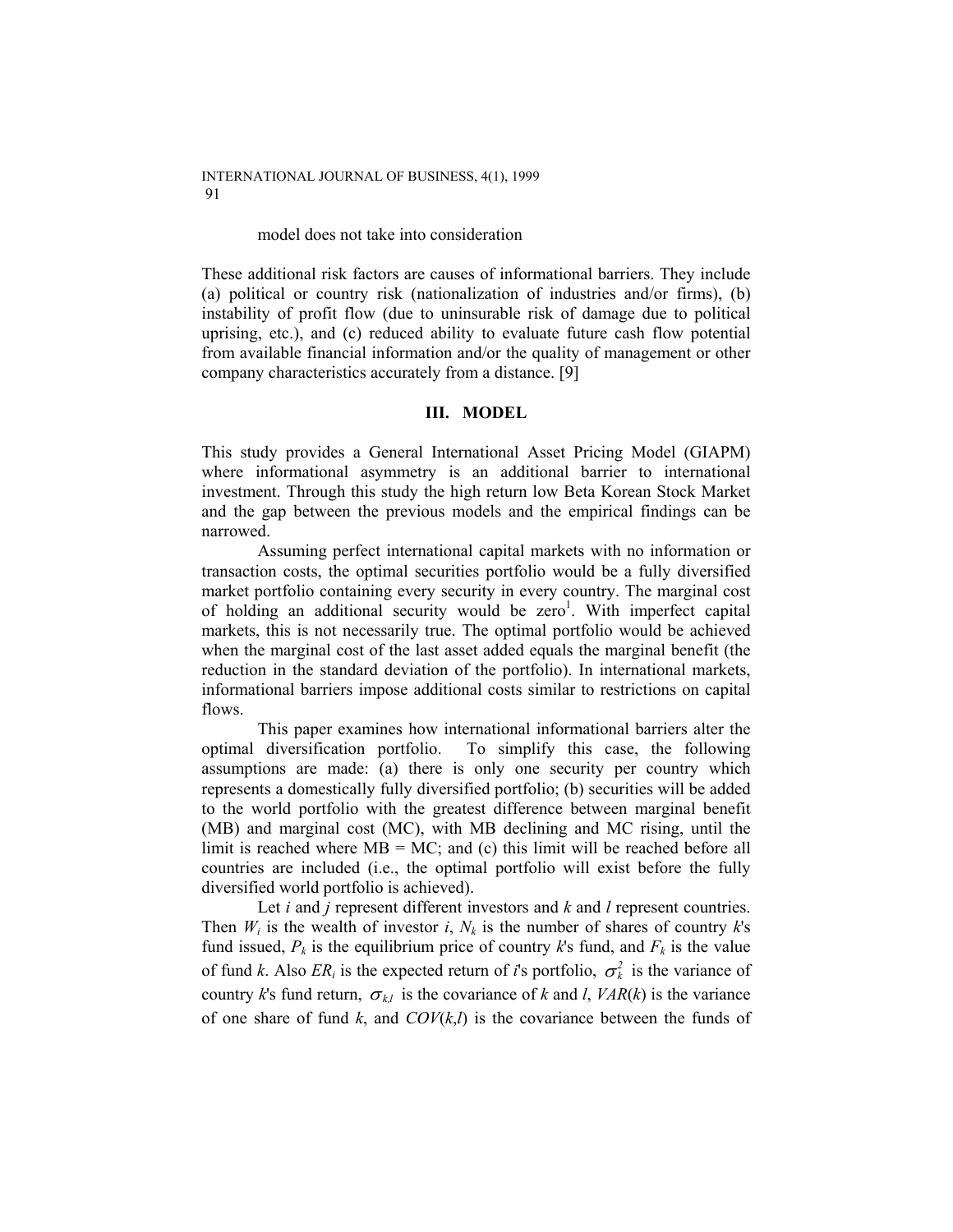countries *k* and *l*. To minimize the variance of a portfolio, the following Lagrangian function is differentiated with respect to  $\alpha_{k,i}$  and  $\lambda_i$ .

$$
L = \sum_{k=1}^{N_i} \alpha_{ki}^2 \sigma_k^2 + 2 \sum_{k=1}^{N_i} \alpha_{ki} \alpha_{li} \sigma_{kl} + 2 \lambda_i [ER_i - \sum_{k=1}^{N_i} \alpha_{ki} ER_k - (1 - \sum_{k=1}^{N_i} \alpha_{ki})R_f] \tag{1}
$$

Rearranging the first order condition and solving for  $\lambda$ .

$$
1/\lambda_i = (ER_i - R_f)/\sigma_i^2 \tag{2}
$$

which yields a familiar equilibrium expected return for each fund:

$$
ER_K = R_f + \left[\frac{(ER_i - R_f)}{\sigma_i^2}\right] * \sigma_{k,i}
$$
 (3)

Substitute  $B_k = \frac{O_{k}}{\pi^2}$ *i*  $B_k = \frac{\sigma_{k,i}}{\sigma_i^2}$  $=\frac{\sigma_{k,i}}{2}$ . Then we get

$$
ER_k = R_f + [ER_i - R_f]^*B_k \tag{4}
$$

Note that  $ER_i$  does not include all the assets in the world, (i.e.,  $N_i \le N_w$ ), which is the optimal portfolio that investor  $i$  holds. To the extent that  $ER_i$  is not the same as  $ER<sub>m</sub>$ , the equilibrium price determination is different from the original CAPM.

fund, rearrange equation (3) by substituting  $ER_k = (F_{k,1} - F_{k,0})/F_{k,0}$  and To see the impact of informational barriers on the equilibrium price of  $COV(k,i) = \alpha_{k,i}\sigma_k^2 + \sum_{\alpha_{l,i}} \sigma_{k,l}$  and divide by  $F_{k,0}$ . Then we get

$$
F_{ki} - F_{ko}(1 + R_j) = \frac{(ER_i - R_f)}{\sigma_i^2} * [F_{ko} \alpha_{ki} \sigma_k^2 + F_{ko} \Sigma \alpha_{li} \sigma_{kl}]
$$
 (5)

Given that  $F_{k,t} = N_k * P_{k,t}$  and divide (5) by  $N_k$ , we get

$$
P_{k,i} - P_{k,o}(1+R_f) = \frac{(ER_i - R_f)}{\sigma_i^2} [P_{k,o} \alpha_{k,i} \sigma_k^2 + P_{k,o} \Sigma \alpha_{l,i} \sigma_{k,l}]
$$
 (6)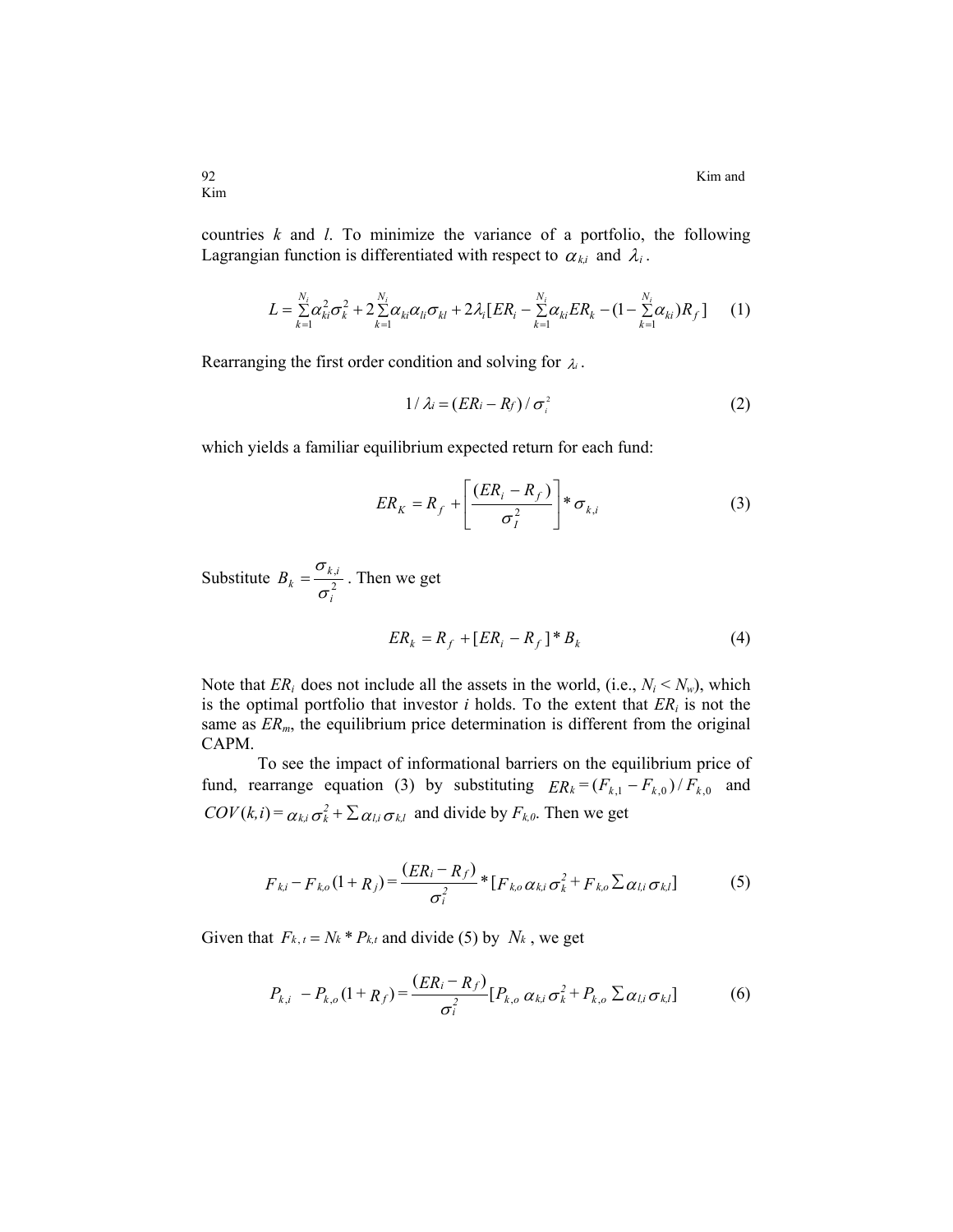#### INTERNATIONAL JOURNAL OF BUSINESS, 4(1), 1999 93

Note that the investment of investor i in country k is  $\alpha_{ki} = N_{k,i} P_{k,0} / W_i$ . Rearrange (6) to get

$$
P_{k,l} - P_{k,o}(1 + R_f) = \frac{W_i(ER_i - R_f)}{W_i^2 \sigma_i^2} [N_{k,j}VAR(k) + \sum N_{l,i} COV(k,l)] \tag{7}
$$

Equation (7) applies to the fund  $k$  held by investor  $i$ , and it is specific to  $i$  and  $k$ only. To obtain the price equilibrium, equation (7) is aggregated for country *k*'s fund for all investors who hold it. Thus

$$
P_{k,o} = (1 + R_f)^{-1} * C E Q, \tag{8}
$$

where *CEQ* [Certainty Equivalent]=  $P_{k,l}$  − Risk Premium

$$
CEQ = P_{k,l} - \left[ \frac{\sum W_i (ER_i - R_f)}{\sum W_i^2 \sigma_i^2} \right] * \left[ \frac{\sum W_i (ER_i - R_f)(N_{ki}VAR(k) + \sum N_{li} COV(k, l))}{\sum W_i (ER_i - R_f)} \right]
$$

|   | ×<br>۰.<br>۰,<br>٧ |  |
|---|--------------------|--|
| × |                    |  |

The first bracket is the price per unit of risk and the second term denotes the amount of risk being priced. Therefore the two terms together denote the risk premium. Notice that the price per risk is relevant only to the investor who holds Fund k and investors who do not hold the fund k may face a different price per unit of risk. This is very different from traditional CAPM where everyone faces the same price per unit of risk. The difference comes from the assumption of asymmetric information, which makes a fully diversified portfolio too costly.

Equation (8) also implies that the same investor may face more than one price per unit of risk (unless  $N_i = N_w$ ). This makes investors choose funds in the order of price per unit of risk. The price per unit of risk is a function of both the fund under consideration and the investors who decide to hold the fund in their portfolio.

The unit of risk is measured as the weighted average of the investors when the weights are given as  $W_i(ER_i - R_f)$ . This implies that the larger the wealth of the investor *i*, the greater investor *i*'s impact on the price determination in country *k*.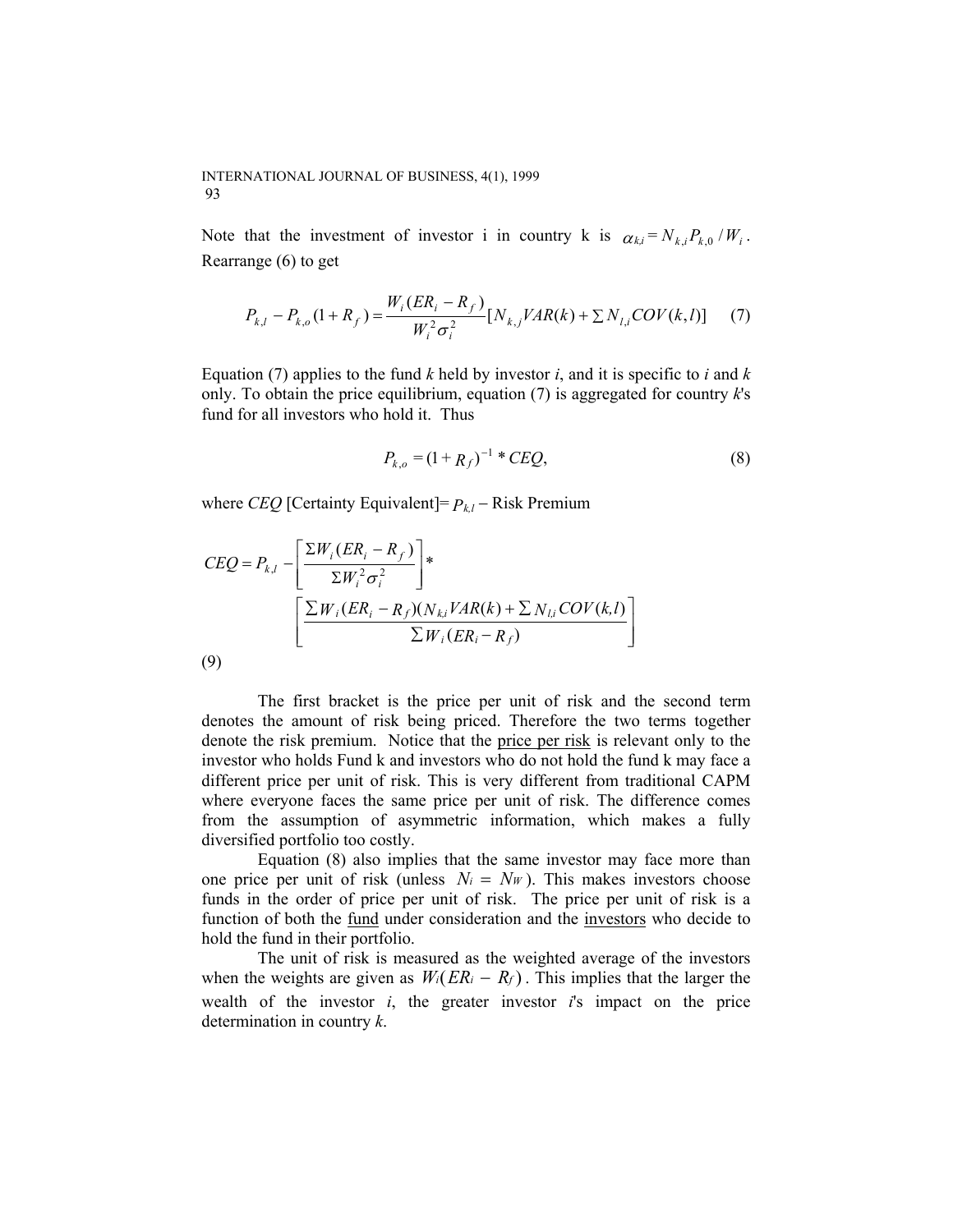94 Kim and **K** 

To demonstrate the price impact of informational barriers more fully, we examine two extreme cases:

# **Case I. Closed Capital Market**

.

In a closed capital market, foreign investors can not invest in the fund. All the investor in the country *k* should purchase all the available Fund *k*. Domestic investors can not invest outside the country and thus fund *k* is the only choice

Under these conditions, the equilibrium price of fund k is

$$
P_{k,o} = (1 + R_f)^{-1} [P_{k,l} - \frac{\sum W_i (ER_i - R_f) N_k VAR(k)}{\sum W_i^2 \sigma_i^2}]
$$
 (10)

Notice that the equilibrium price of fund *k* is a function of the variance of *k*. This is contrary to the results of traditional CAPM where the beta [which is the sum of covariance] plays the key role in equilibrium price determination. This result intuitively makes sense since we restrict the limitation of diversification to the fund *k* and the variance of the fund *k* plays the key role of the price determination.

# **Case II. Open Capital Market (with no informational barriers)**

Assuming a fully open market, all investors hold the fund k and we need to sum up equation  $(9)$  for  $all$  investors in the world. So we can rewrite the equilibrium price equation by setting:  $(ER_i - R_f) = (ER_m - R_f)$  and,  $\sigma_i^2 = \sigma_m^2$ ,  $N_i$  becomes *Nm*, and

$$
P_{k,o} = (1 + R_f)^{-1} * [P_{k,l} - (N_k VAR(k) + \sum N_l COV(k,l))], \qquad (10)
$$

then we have the traditional CAPM. Beta, the average covariance between the funds, now becomes the key factor in determining the risk of the fund.

### **IV. COMMENTS**

A theoretical model has been presented to examine the impact of the barrier of asymmetric information. It is shown that the difference in the level of openness of a capital market (due to informational barriers) causes the equilibrium price

Kim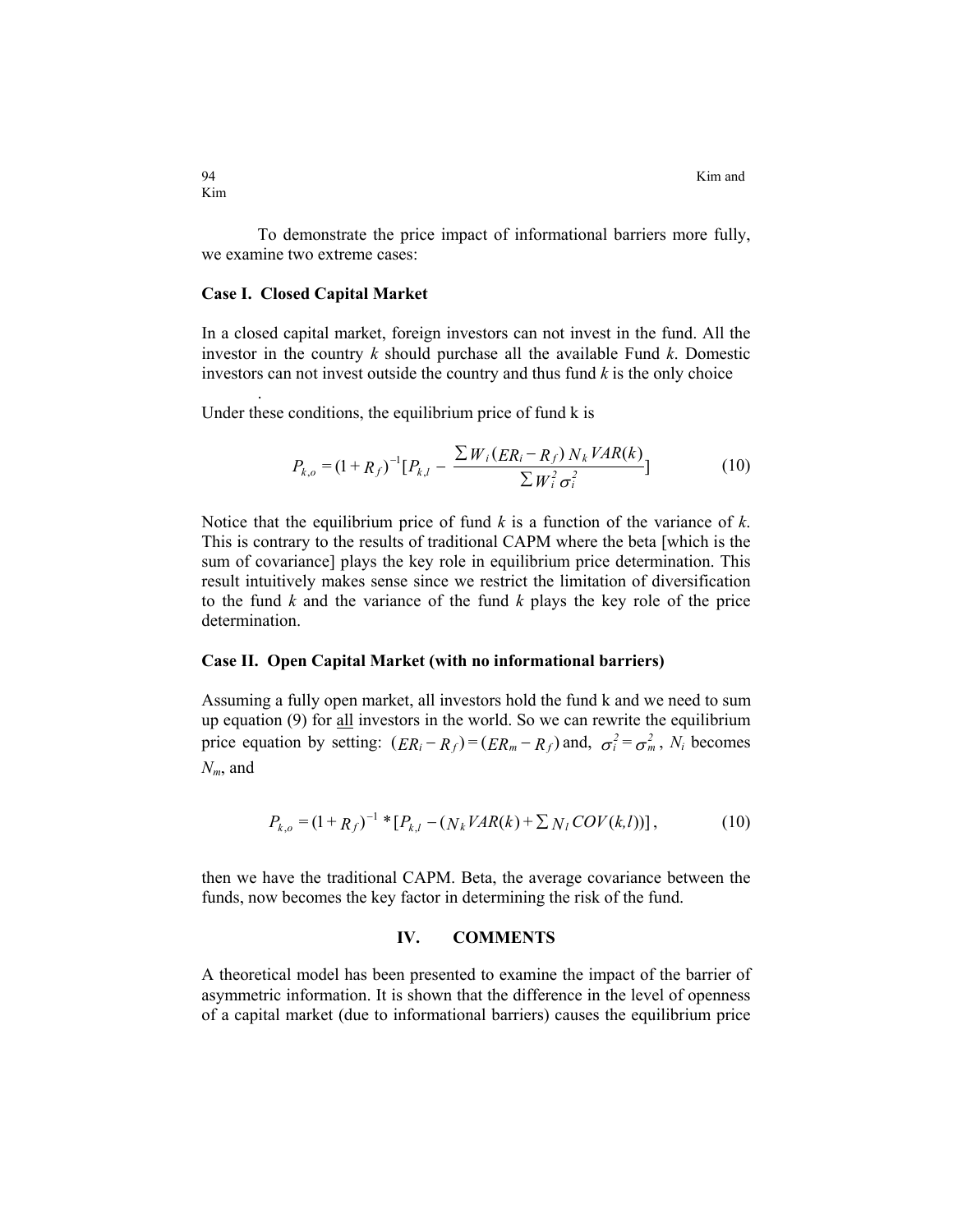determination to be different from the traditional CAPM in two ways. First, the more closed the market, the more the variance of the fund is a better proxy for the risk than the beta. As the market becomes more open, the beta becomes a better proxy for the risk of the fund. This is consistent with recent empirical findings in emerging capital markets studies where most are closed or only semi-open [6]. The betas of the countries are very low, but the return and variances are high and positively related. In this case, variance is a better measure of risk that the beta.

Second, the size of the country's market is important. The larger the market, the more that beta, rather than the variance, should be used as the appropriate measure of risk. Japan's capital market is significantly larger and thus displays this characteristic well<sup>2</sup> [6,10].

# **V. SUMMARY AND CONCLUSIONS**

GIAPM expands CAPM to deal with barriers present in international markets. It further demonstrates that market price equilibrium is a function of market size, investor wealth, and number of investors. This model also shows that the high return, low beta Korean stock market is consistent with CAPM when barrier of informational asymmetry is taken into consideration. To the extent that the barrier of informational asymmetry or other barriers exist, variance is a better measure of risk than beta. GIAPM thus serves to explain some of the discrepancies that exist between earlier models and the empirical findings on the stock markets of the Pacific Basin countries. An empirical test of the GIAPM will be possible within a few years and should shed more light on these new emerging capital markets. As of January 1992 the Korean market has been open to foreign investment. The hypothesis that should be tested is that the explanatory power of CAPM beta should be significantly greater for the post 1/92 period than it has been in the pre 1/92 period. It is also expected that similar results are to be found in other emerging markets with informational and transactional barriers.

# **NOTES**

- 1. This is, in fact, demonstrated below in Case II to be a special case of the GIAPM.
- 2. In their paper, they showed that the values in average realized returns and the standard deviations of the returns for the U.S. and the Japan are similar and relatively stable across the two ten-year sub-periods from 1971 - 1988. The two countries, Japan and the U.S., together counted for sixty to seventy percent of the total world equities for the time period.